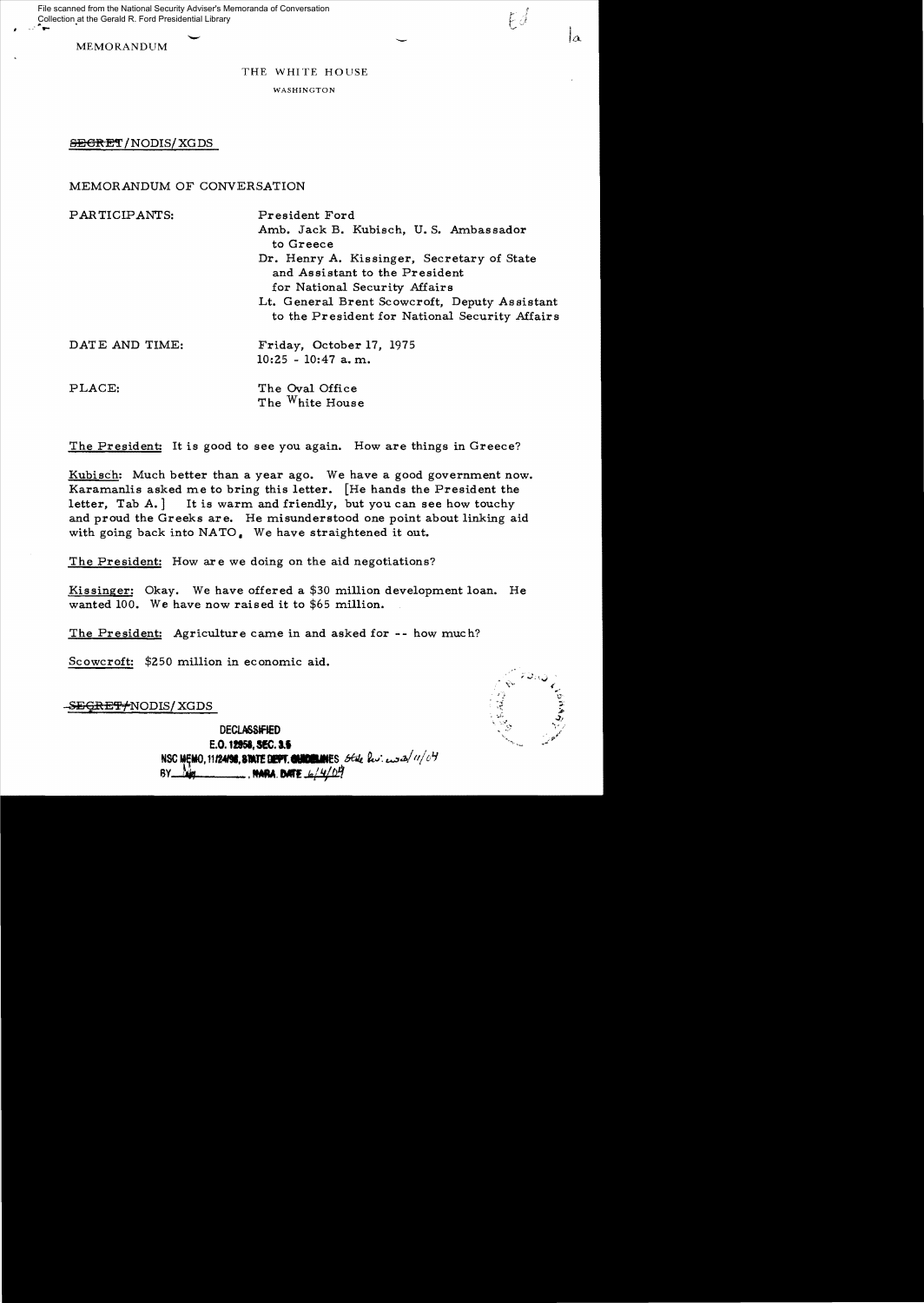# -S<del>EGRET/</del>NODIS/XGDS -2-

" ·.**.,..** 

Kissinger: Our total now come s to \$225.

Scowcroft: But that is not on the same basis.

Kissinger: True. There is no way we can give them that much. They are really not entitled to economic aid.

[Discussion of aid budget submission].

The President: You know what a problem we had getting the embargo. lifted. Do you think the Greeks will negotiate?

Kubisch: By all means. They just want to get it out of the way. Cyprus is 500 miles away and is solely an emotional problem. They want it out of the way and will concede any reasonable terms. If there is no settlement, the prospect of a war in the Aegean is high, and the Greeks can't afford that.

The President: How about the refugees?

Kissinger: Solving the territorial issue will solve most of that. The big problem will be Makarios and the weak central government. The best would be to get Makarios to sign it.

Kubisch: That is right. Unless Makarios blesses it, the Greeks won't accept it. Karamanlis thinks if we can do something within 60 days or so, he has enough leverage to force him to agree.

The President: Give the Prime Minister my best wishes.

Kubisch: If Cyprus is settled and the bilateral things get settled, it would be good to cap it with a Karamanlis visit here.

The President: It would be good politics here also. Maybe next summer.

Kissinger: All it takes is good will. There is little to settle.

## $\mathcal{L}(\mathcal{S}\to\mathcal{S})=\mathcal{S}(\mathcal{S})$  and  $\mathcal{S}'$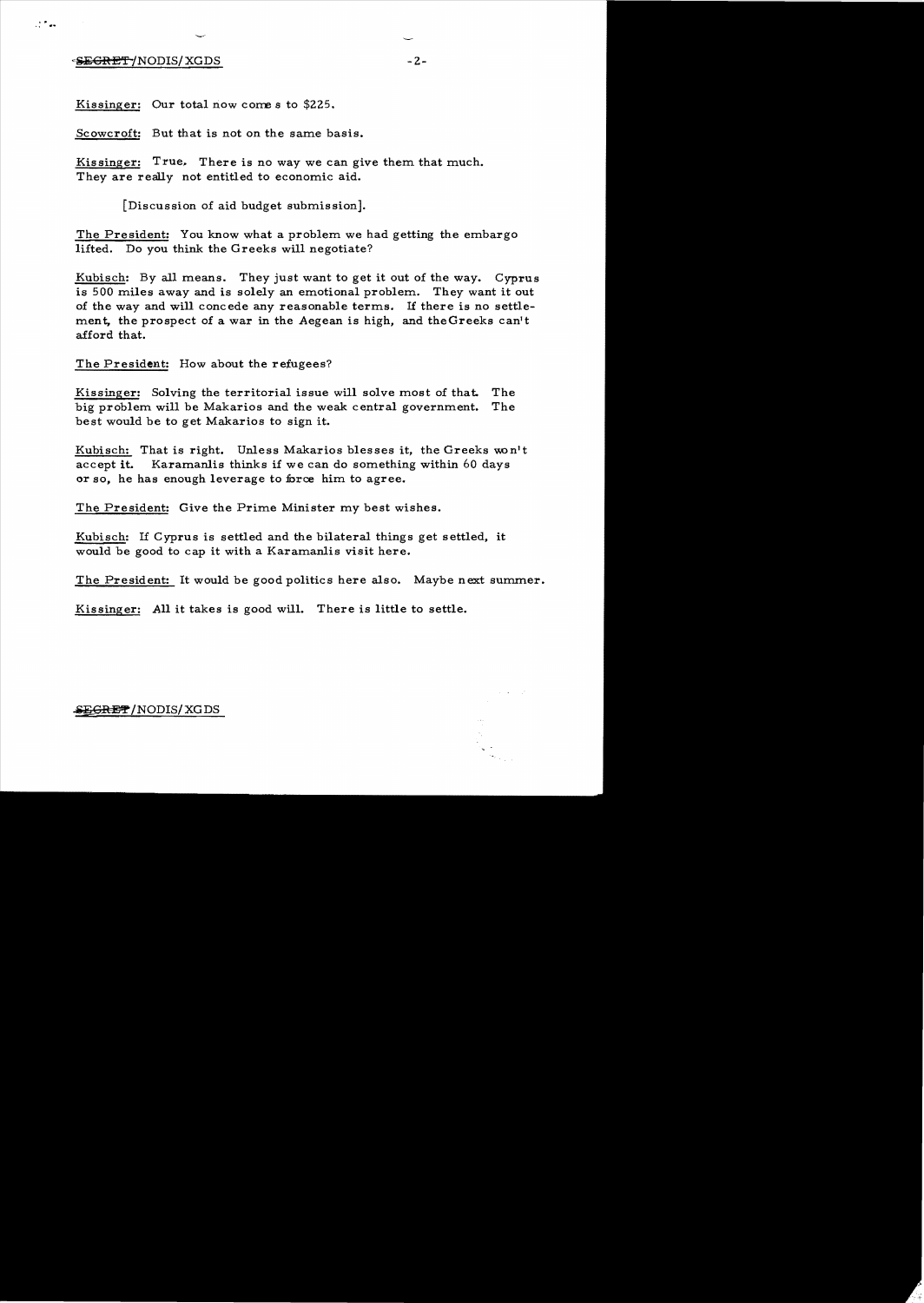Gen Scowerst

Athenr October 8, 1975

de la contrada de la contrada de la contrada de la contrada de la contrada de la contrada de la contrada de la<br>Entre el contrada de la contrada de la contrada de la contrada de la contrada de la contrada de la contrada de

6992

# Dear Mr President..

"': .. '"

Thank you ever so much for your message of 3rd October 1975.

I,very carefully read your views on the course that would best serve our efforts to solve the problem of Cyprus and I noted especially your assurance that you shall soon undertal{e a major effort to break the deadlock in the negotiations and to try to persuade the Turkish government to show understanding and flexibility in particular on the issue of territorial arrangements. This is indeed the key to the whole problem.

I would like to hope that, this time, your intervention in Ankara shall prove effective since the reason that, as you explained to me in Helsinki, was impairing the efficacy of your action on Cyprus has now been set aside. If the Turkish government should once again fail to respond, we shall be heading towards a further deterioration of the situation, which we have a common duty to prevent.

**---------------** His Excellency Gerald Ford, President of the United States, Washington  $D$ . C.

**DECLASSIFIED E.O.** 12958, Sec. 3.5<br>Seate Dept. Guidelines the Rivers of  $\frac{u}{v}$ NARA, Date 4  $Bv =$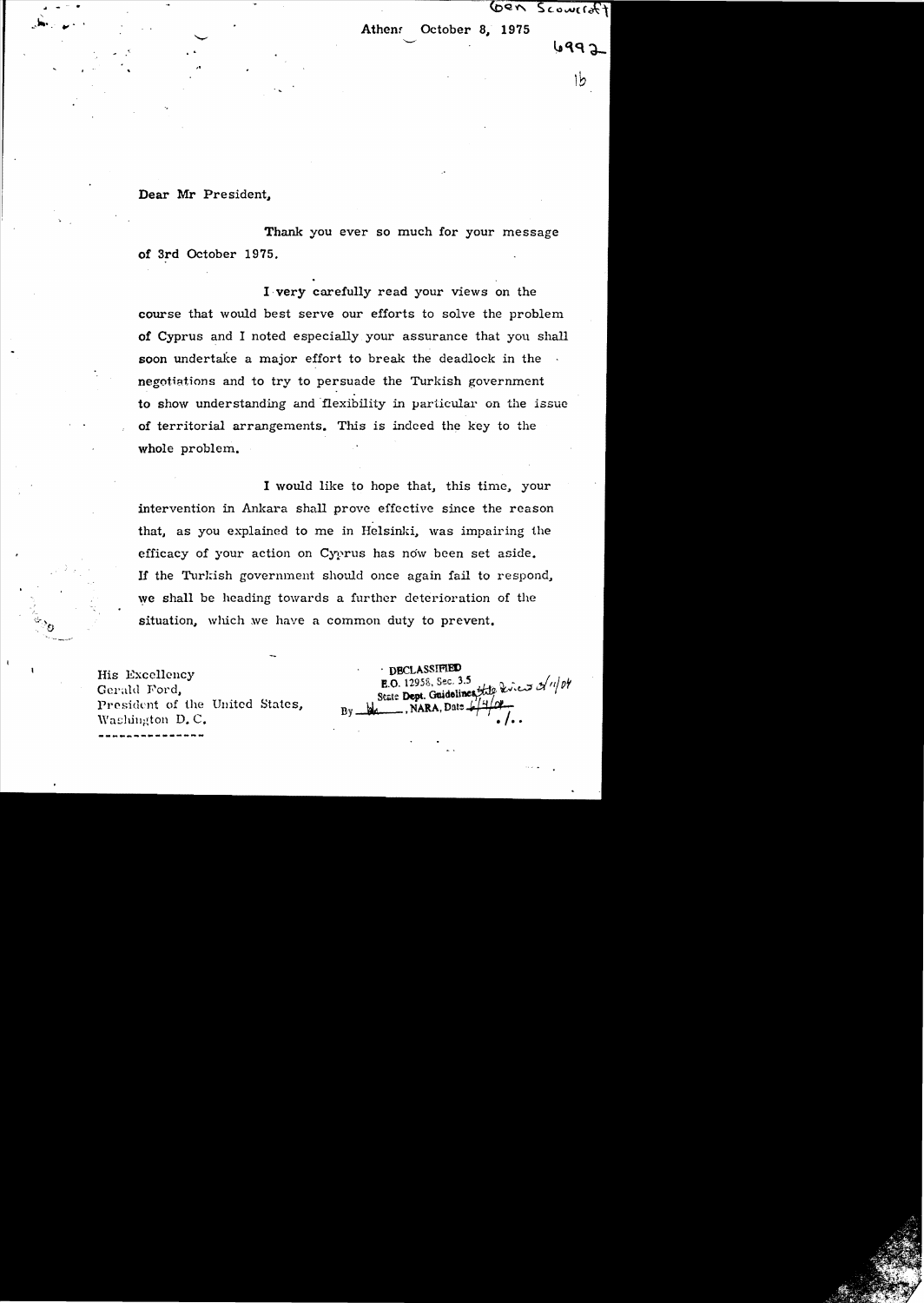Turning now to the question of economic and military assistance to my country, I shall not try to conceal, Mr President, my surprise at your linking it to the return of Greece to the military organization of the North Atlantic Treaty and to our negotiations on American bases in Greece.

"

•

You are well aware from my letter of 28th August 1974, of the very serious reasons which compelled me to take the decision of our leaving the military branch of NATO. Nothing, absolutely nothing, has happened since then to justify a reappraisal of the Greek position. The tragedy of Cyprus *is* still with us.. while Turkey advances inadmissible claims on the .Aegean. The concern shown by our Allies in NATO for these questions of vital importance to us was up to now if not marginal at least totally ineffective,

. I would like to add.. however, that with regard to both NATO and the negotiations on American bases, my government has acted and still acts cautiously and responsibly, on the basis of the criterion of our national interest.

. As is known, Greece does not withdraw from the Atlantic Alliance. She only seeks a reajustment - imposed by circumstances  $\sim$  of her position within the military branch  $\cdot$  of NATO. Moreover, as I stated in the Greek Parliament. Greece belongs and wishes to belong to the West.

Therefore, you will understand that I cannot accept that these questions be connected with the economic and

..~ ... - 2 ..

 $. / . .$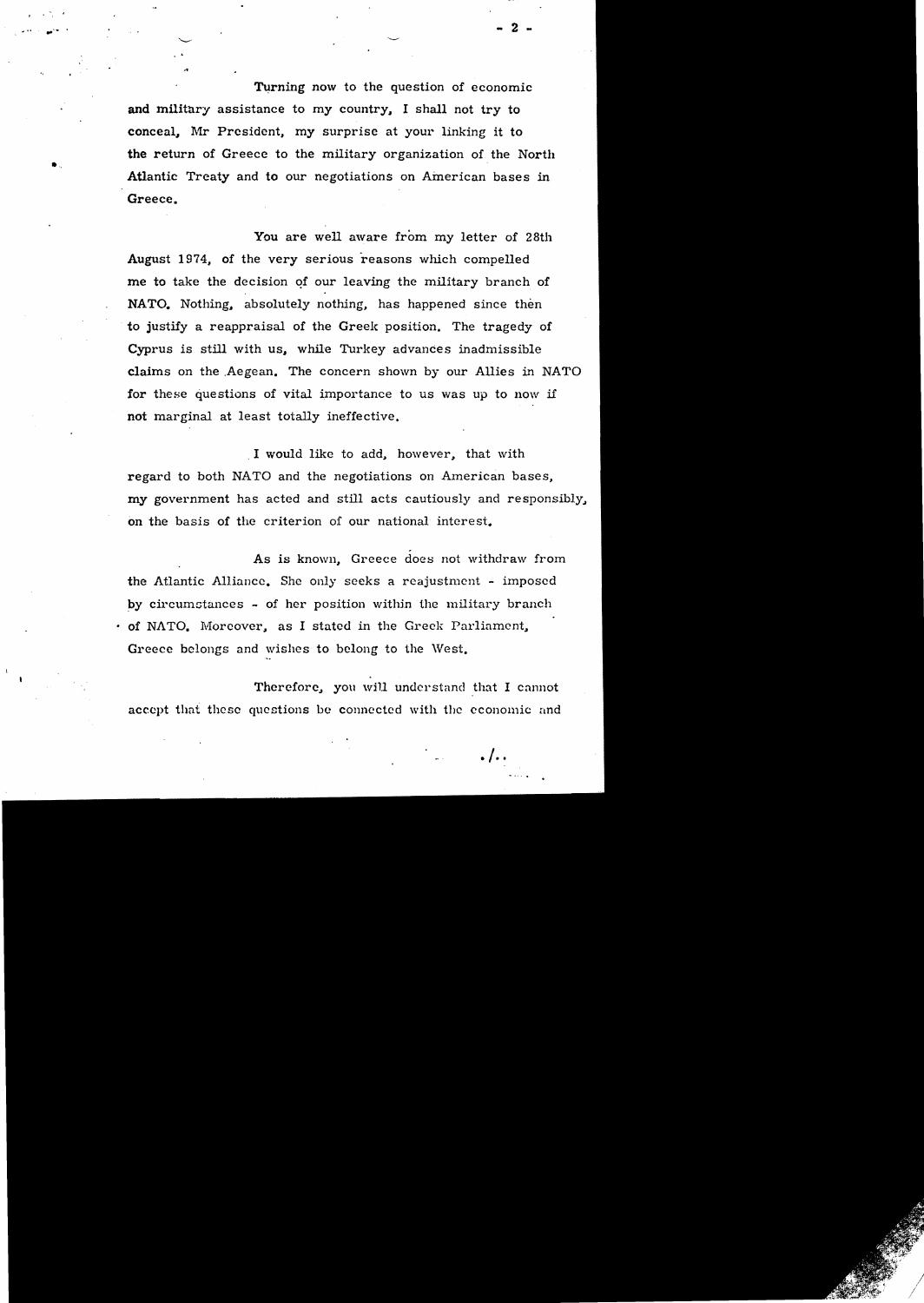military assistance that you intend to approve for Greece. Greek - American relations are going through a very delicate phase and it is precisely because I believe in the necessity of the links between our two countries, that I think that instead of giving Greek public opinion further cause of resentment we ought to work rather towards restoring its former warm feelings for the United States. You have at your disposal both the means and the ways of contributing decisively to this goal, and I would like you to rest· assured that as far as I am concerned everything possible .has been and shall be done in this respect.

.-... ~ ", ..

..

You are not unaware, Mr President, of the fact that this country faces great and very acute problems .emerging as it does from a seven-year dictatorship and irom the nightmare of the Cyprus tragedy. To cope with them, it needs the understanding and assistance of all those who have a stake in the stabilization of its democratic institutions. only recently restored.

In this sense, Mr President, I would like to thank you warrnly for the interest that you express in your letter towards my country - an interest which corresponds to the traditional friendship between our two peoples who ha've fought together twice in defense of our common ideals.

With warmest regards,

Muri Hupepear

 $\overline{\text{Constantine}}$  Karamanlis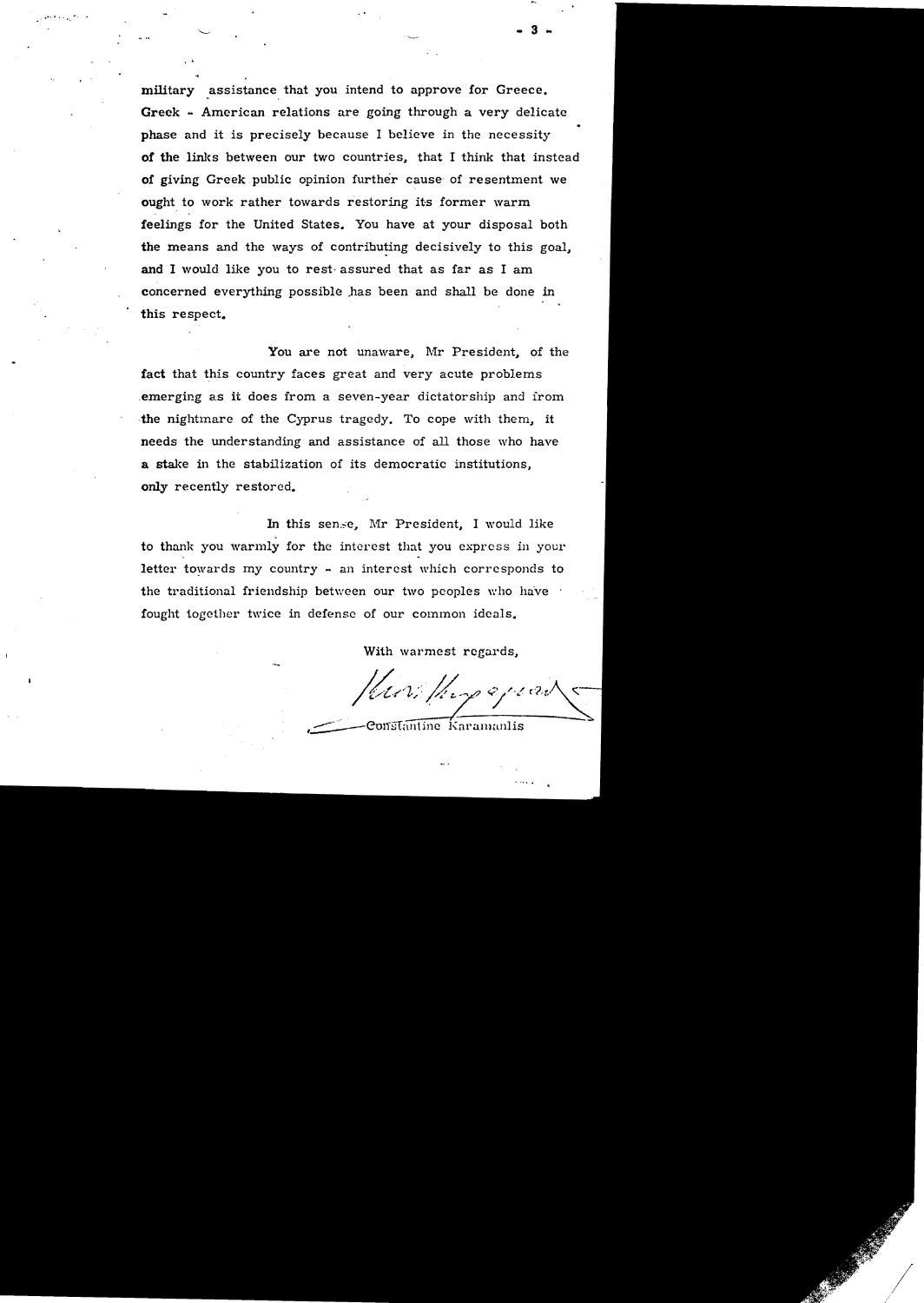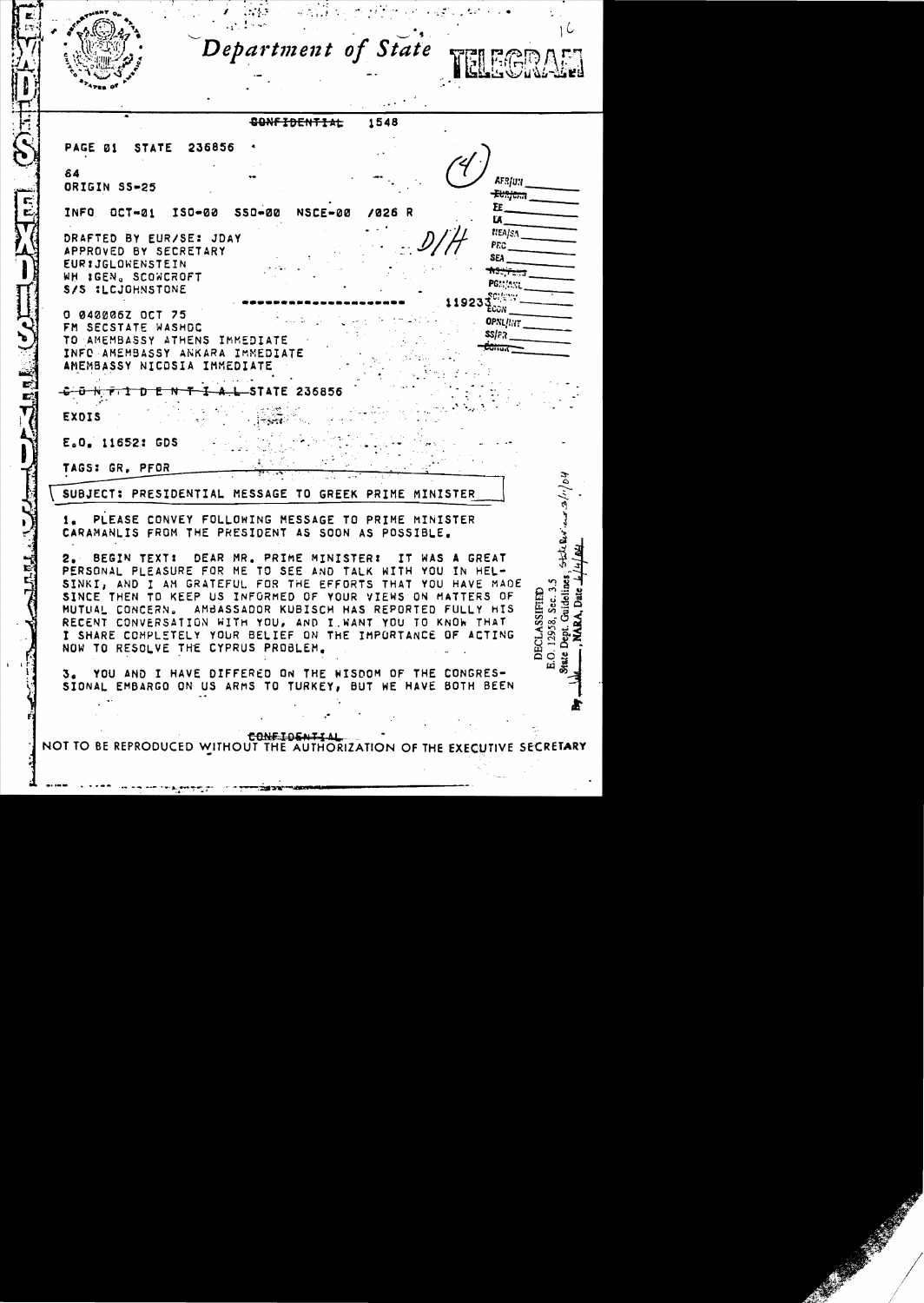

T. HEET AI

Department of State

TELECRAM

### CONSIDENTIAL

# PAGE 02 STATE 236856

STRIVING TO ACHIEVE THE SAME GOAL, NAMELY A JUST AND LASTING SETTLEMENT OF THE CYPRUS PROBLEM. IT IS MY CON-VICTION THAT THE UNITED STATES WILL BE IN A BETTER POSITION TO INFLUENCE THE TURKISH GOVERNMENT ON CYPRUS NOW THAT THE EMBARGO HAS BEEN PARTIALLY LIFTED, AND I CAN ASSURE YOU THAT WE SHALL SHORTLY BEGIN A MAJOR EFFORT TO TRY TO BREAK THE CURRENT IMPASSE IN THE NEGOTIATIONS.

IN THIS ENDEAVOR, WE WILL BE GUIDED BY THE PRINCIPLES 4. THAT SECRETARY KISSINGER ENUNCIATED IN HIS SEPTEMBER 22 ADDRESS TO THE UN GENERAL ASSEMBLY, INCLUDING THE PRINCIPLES THAT THE PRESENT DIVIDING LINES CANNOT BE PERMANENT. SINCE THE TERRITORIAL ARRANGEMENTS ON THE ISLAND ARE A KEY ISSUE IN ANY SETTLEMENT, WE SHALL SEEK SPECIFICALLY TO PERSUADE THE TURKISH GOVERNMENT TO SHOW UNDERSTANDING AND FLEXIBILITY ON THIS QUESTION.

5. IT WOULD BE OUR HOPE THAT THE DEVELOPMENT OF SPECIFIC PROPOSALS ON TERRITORY BY TURKEY WILL PROVIDE A BASIS FOR AN EARLY RESUMPTION OF THE INTERCOMMUNAL TALKS BETWEEN MR. CLERIDES AND MR. DENKTASH AND THAT THESE TALKS, ONCE RESTARTED, CAN PROCEED TO ADDRESS ALL THE OUTSTANDING ISSUE IN A SYSTEMATIC AND SUSTAINED MANNER. THE NEGOTIATIONS WILL NOT BE EASY, BUT YOU CAN BE SURE THAT THE UNITED STATES IS READY TO ASSIST THE PARTIES IN EVERY WAY POSSI-BLE TO ACHIEVE PROGRESS. LET ME ALSO ASSURE YOU THAT WE ARE WILLING TO DO WHATEVER WE CAN TO FACILITATE A RESOLUTION OF THE GREEK-TURKISH PROBLEMS OVER THE AEGEAN AND THAT I FIRMLY BELIEVE THESE PROBLEMS MUST BE SOLVED THROUGH PEACEFUL MEANS.

WE ALSO WISH TO MEET, AS QUICKLY AND SYMPATHETICALLY б. AS POSSIBLE, GREECE'S REQUEST FOR ECONOMIC AND MILITARY ASSURANCE. IT IS IN OUR COMMON INTEREST THAT OUR LONG-STANDING ALLIANCE RELATIONSHIP BE RESTORED AND STRENGTHEN-ED.IN THIS CONNECTION, LET ME EMPHASIZE THE IMPORTANCE TO BOTH OF OUR GOVERNMENTS AS WELL AS TO OUR MUTUAL ALLIES, OF A RESUMPTION BY GREECE OF A FULL ROLE IN NATO. AT THE SAME TIME, I HOPE THAT YOUR GOVERNMENT WILL CONTINUE TO SHOW APPRECIATION OF THE IMPORTANCE OF US MILITARY FACILI-TIES, WHOSE PRESENCE IN GREECE, I BELIEVE, SERVES THE SECU-

## **CONFIDENTIAL**

"<sup>17</sup> TO BE REPRODUCED WITHOUT THE AUTHORIZATION OF THE EXECUTIVE SECRETARY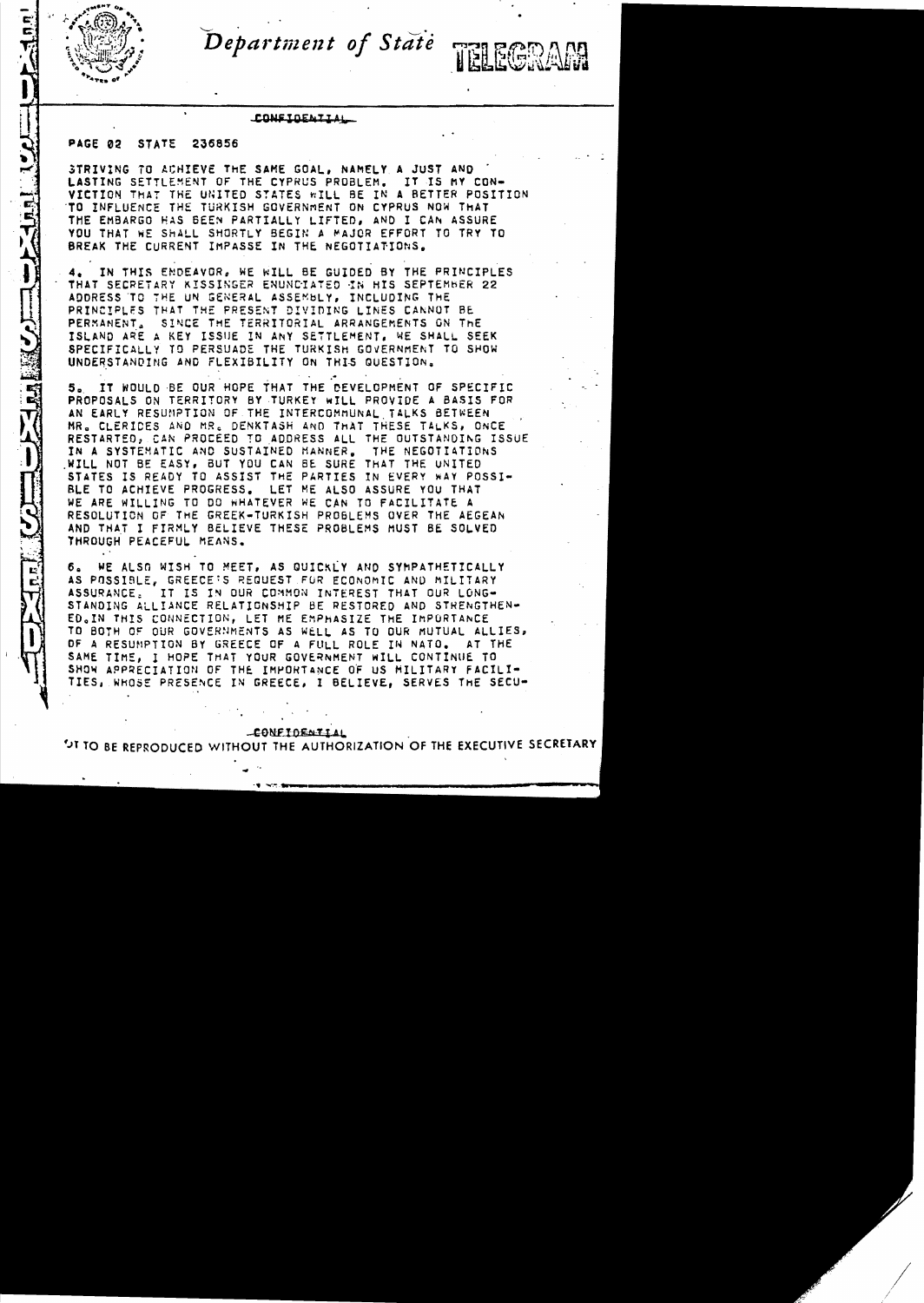

Department of State TELECRAM

## CONFIDENTIAL

#### PAGE 03 **STATE** 236856

RITY INTERESTS OF BOTH COUNTRIES AND OF THE NATO ALLIANCE AS A WHOLE. I THINK IT IMPORTANT THAT WE REACH AN EARLY AGREEMENT ON THE SIZE AND SCOPE OF OUR MILITARY ASSIS-TANCE PROGRAM.

7. FINALLY, LET ME NOTE THAT OUR CRITICS-WILL INEVITABLY PORTRAY THE CONGRESSIONAL ACTION TO LIFT THE EMBARGO AS CONDONING THE TURKISH MILITARY ACTION ON CYPRUS LAST YEAR. I WANT YOU TO KNOW THAT WE DO NOT CONDONE THE TURKISH ACTION, NOR DO WE CONDONE THE LACK OF PROGRESS TOWARDS A CYPRUS SETTLEMENT OVER THE PAST YEAR. AS T HAVE EMPHASIZED, THE LIFTING OF THE EMBARGO WILL ENABLE THE UNITED STATES TO PLAY A POSITIVE ROLE IN TRYING TO ACHIEVE A FAIR AND LASTING SETTLEMENT OF THE CYPRUS PROBLEM. AND I HOPE THAT THE PEOPLE OF GREECE WILL COME TO VIEW THIS WEEK'S CONGRESSIONAL ACTION IN THAT LIGHT.

END TEXT, KISSINGER SINCERELY, GERALD R. FORD.

# CONFIDENTIAL

NOT TO BE REPRODUCED WITHOUT THE AUTHORIZATION OF THE EXECUTIVE SECRETARY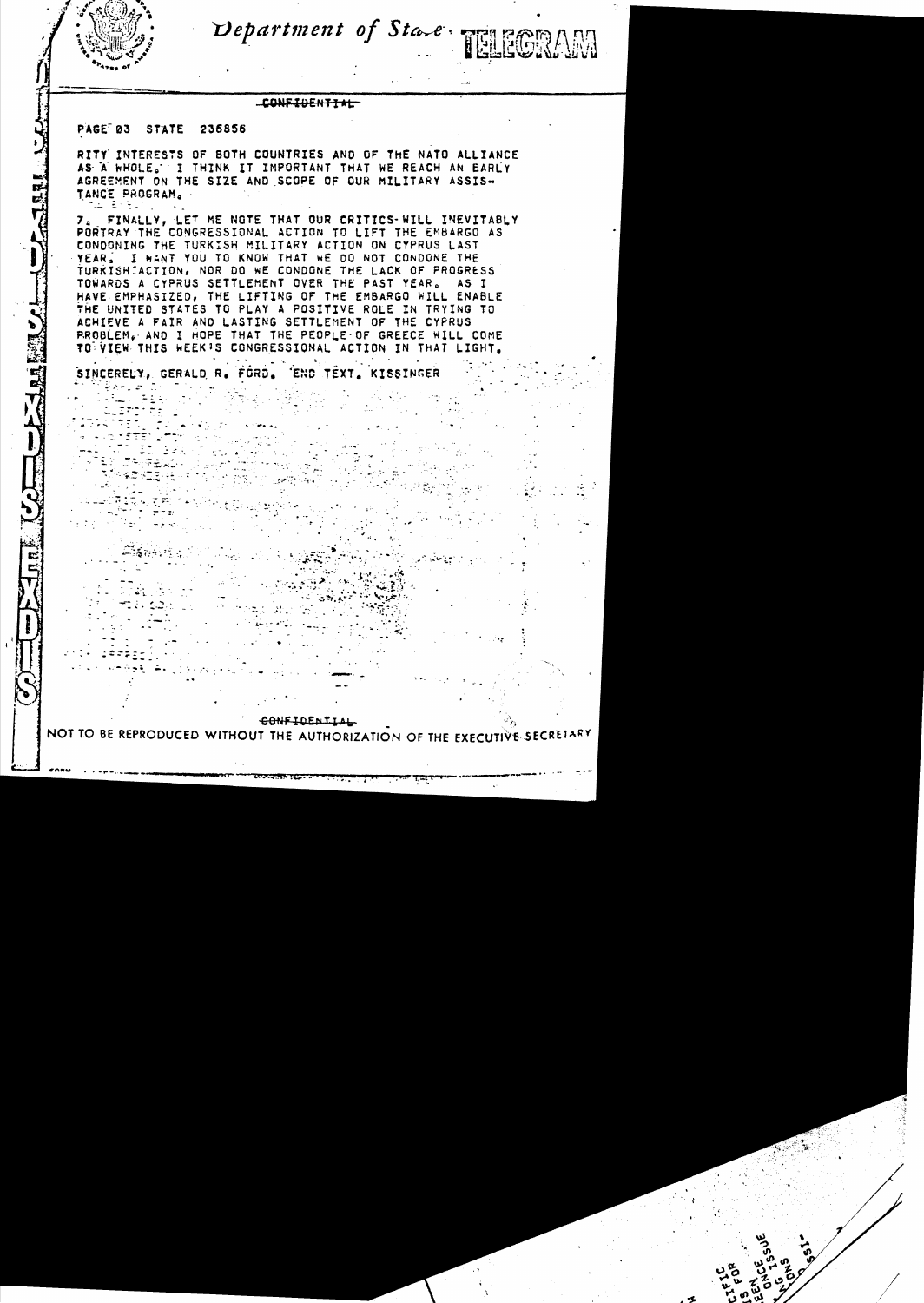of Got and budyet from a hypon property ent P/Comb Kubisch/K<br>10 et 20 P Good to surepre eyening Amoran chip en G. Kan "Umuh talter time organization We have in your goot was. Kan cecher we to him you this letter this was workedly, but ep can see home tomating & from the candid He incommended one fort about backing and off going back with Note. Accord and have strongbtuck it not 1) How are not doing on and wapt. R OR. We have offered 30 mil day low. He commitable to ches may more de unitate un  $65$  mil l'agua vous interprésent par mois S 250 mil nou un ait. K Osa total comercement 225 5 But that noter & same hood K Tens. In way we can give thou that much, They willy with withded the concil. (Desmeine & aid budyet perturienne) P Danne have what a feet we had potting a linking light. Do you think of Grahr will ingot? Ke by all means. They just anoth jet it out Je com. It sus miles aire a sobt an endeand pute. They want it and of cary & will concellang reasonable terms. If we settlement L propert of crasi in argever is bright a checker Crit for offred that. Phone and repayers? The Solary c'Tenetries sien with sold most of Trat. E.O. 12958, Sec. 3.5<br>State Dept. Guidelines, State Serien  $\frac{3}{100}$